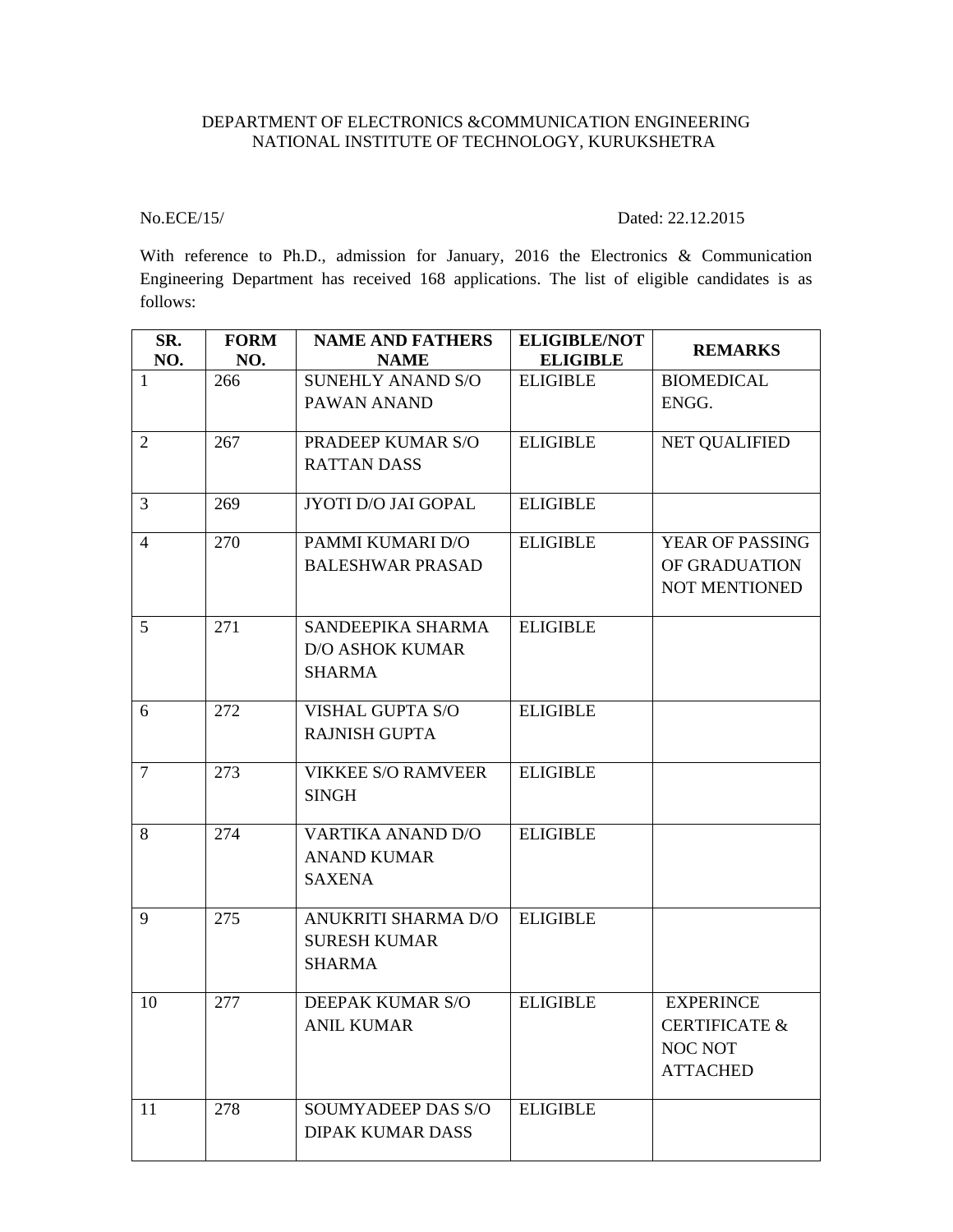| 12 | 279 | <b>SUJATA VERMA D/O</b><br><b>BAHADUR LAL</b>                                         | <b>ELIGIBLE</b> |                                                                                            |
|----|-----|---------------------------------------------------------------------------------------|-----------------|--------------------------------------------------------------------------------------------|
| 13 | 280 | <b>SRINIVASARAO</b><br><b>VATTIKUTI S/O APPA</b><br><b>RAO</b>                        | <b>ELIGIBLE</b> |                                                                                            |
| 14 | 281 | <b>INDRA KUMAR</b><br><b>GAUTAM S/O SHAILESH</b><br><b>KUMAR GAUTAM</b>               | <b>ELIGIBLE</b> | B.TECH.<br><b>MARKSHEET NOT</b><br>ATTACHED, CGPA<br><b>CONVERSION NOT</b><br><b>CLEAR</b> |
| 15 | 282 | SHASHANK SUNDRIYAL<br><b>S/O SATYA PAL</b><br><b>SUNDRIYAL</b>                        | <b>ELIGIBLE</b> | <b>UGC NET</b><br><b>QUALIFIED</b>                                                         |
| 16 | 283 | <b>NAVDEEP SINGH</b><br><b>RANDHAWA S/O</b><br><b>HARPAL SINGH</b><br><b>RANDHAWA</b> | <b>ELIGIBLE</b> |                                                                                            |
| 17 | 284 | <b>NAVNEET KUMAR S/O</b><br><b>RAJ KUMAR</b>                                          | <b>ELIGIBLE</b> |                                                                                            |
| 18 | 285 | <b>MANISH KALRA S/O</b><br>PHOOL CHAND KALRA                                          | <b>ELIGIBLE</b> |                                                                                            |
| 19 | 286 | <b>DARSHNA DEVI D/O</b><br><b>RAJPAL</b>                                              | <b>ELIGIBLE</b> | <b>M.TECH PART</b><br><b>TIME</b>                                                          |
| 20 | 287 | <b>ASHOK KUMAR S/O RAJ</b><br><b>DEV YADAV</b>                                        | <b>ELIGIBLE</b> |                                                                                            |
| 21 | 288 | <b>ASHISH KUMAR S/O</b><br><b>KULDEEP SINGH</b>                                       | <b>ELIGIBLE</b> | B.TECH. M.TECH.<br><b>MARKSEET NOT</b><br><b>ATTACHED</b>                                  |
| 22 | 289 | <b>SUMANTA CH. HALDER</b><br>S/O SUKESH CH.<br><b>HALDER</b>                          | <b>ELIGIBLE</b> | <b>CGPA</b><br><b>CONVERSION NOT</b><br><b>CLEAR</b>                                       |
| 23 | 290 | <b>SHWETA SHRAM D/O</b><br><b>VIJAY SHARMA</b>                                        | <b>ELIGIBLE</b> | <b>M.TECH PART</b><br><b>TIME</b>                                                          |
| 24 | 291 | YUVRAJ SINGH S/O<br><b>JAGDISH SINGH</b>                                              | <b>ELIGIBLE</b> |                                                                                            |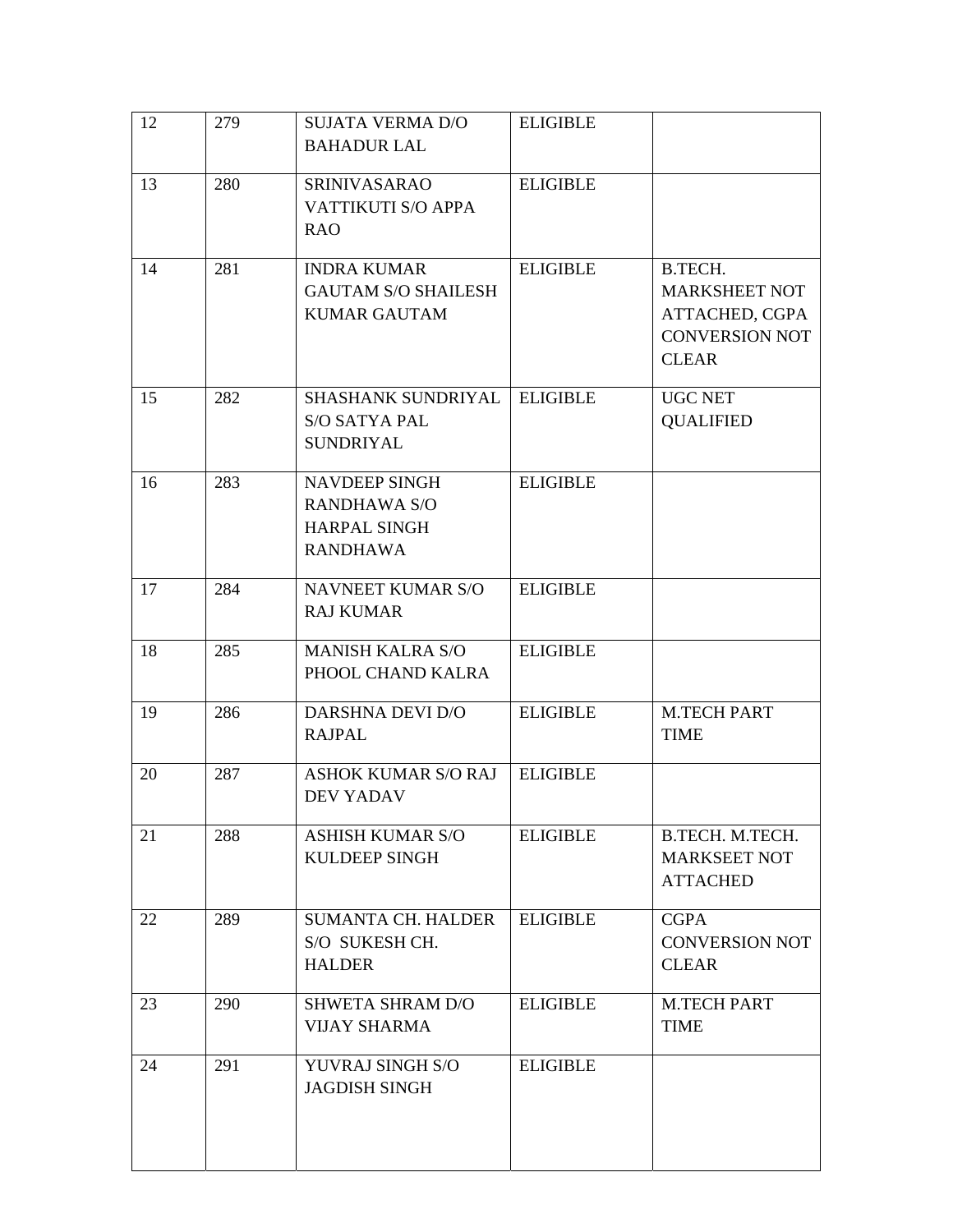| 25 | 292 | <b>GARIMA PANDEY D/O J.</b>                | <b>ELIGIBLE</b> |                            |
|----|-----|--------------------------------------------|-----------------|----------------------------|
|    |     | P. PANDEY                                  |                 |                            |
| 26 | 293 | <b>DIVYA PUNIA D/O</b>                     | <b>ELIGIBLE</b> |                            |
|    |     | <b>RAJINDER SINGH PUNIA</b>                |                 |                            |
| 27 | 294 | ASHA D/O J. S.                             | <b>ELIGIBLE</b> | <b>EXPERINCE</b>           |
|    |     | <b>BALHARA</b>                             |                 | <b>CERTIFICATE &amp;</b>   |
|    |     |                                            |                 | NOC NOT<br><b>ATTACHED</b> |
|    |     |                                            |                 |                            |
| 28 | 295 | <b>SURAJ NAGPAL S/O</b>                    | <b>ELIGIBLE</b> |                            |
|    |     | <b>MOHAN LAL NAGPAL</b>                    |                 |                            |
| 29 | 296 | RAHUL SHANDILYA S/O                        | <b>ELIGIBLE</b> |                            |
|    |     | <b>DEVENDRA MISHRA</b>                     |                 |                            |
| 30 | 297 | <b>SOUMYA RANJAN</b>                       | <b>ELIGIBLE</b> |                            |
|    |     | <b>MISHRA S/O NARHARI</b>                  |                 |                            |
|    |     | <b>MISHRA</b>                              |                 |                            |
| 31 | 298 | <b>SWATI D/O</b>                           | <b>ELIGIBLE</b> |                            |
|    |     | <b>SATNARAYAN</b>                          |                 |                            |
| 32 | 299 | <b>BHOLA S/O HIRA LAL</b>                  | <b>ELIGIBLE</b> |                            |
| 33 | 300 | <b>SIMARJOT KAUR</b>                       | <b>ELIGIBLE</b> |                            |
|    |     | <b>RANDHAWA D/O</b>                        |                 |                            |
|    |     | <b>CHARANJEET SINGH</b><br><b>RANDHAWA</b> |                 |                            |
|    |     |                                            |                 |                            |
| 34 | 301 | PARMESH KUMAR S/O                          | <b>ELIGIBLE</b> |                            |
|    |     | <b>RAMANAND YADAV</b>                      |                 |                            |
| 35 | 302 | <b>JAYDEEPA SINGH</b>                      | <b>ELIGIBLE</b> |                            |
|    |     | PARMAR S/O JAGDISH                         |                 |                            |
|    |     | <b>SINGH PARMAR</b>                        |                 |                            |
| 36 | 303 | <b>GAURAV SHARMA S/O</b>                   | <b>ELIGIBLE</b> |                            |
|    |     | <b>MASTRAM SHARMA</b>                      |                 |                            |
| 37 | 304 | NIDHI CHAUDHARY D/O                        | <b>ELIGIBLE</b> |                            |
|    |     | <b>RAJ KUMAR</b>                           |                 |                            |
| 38 | 305 | <b>RENU RAWAL D/O RISHI</b>                | <b>ELIGIBLE</b> |                            |
|    |     | PAL                                        |                 |                            |
| 39 | 306 | <b>RAVI S/O RAJPAL</b>                     | <b>ELIGIBLE</b> |                            |
|    |     |                                            |                 |                            |
|    |     |                                            |                 |                            |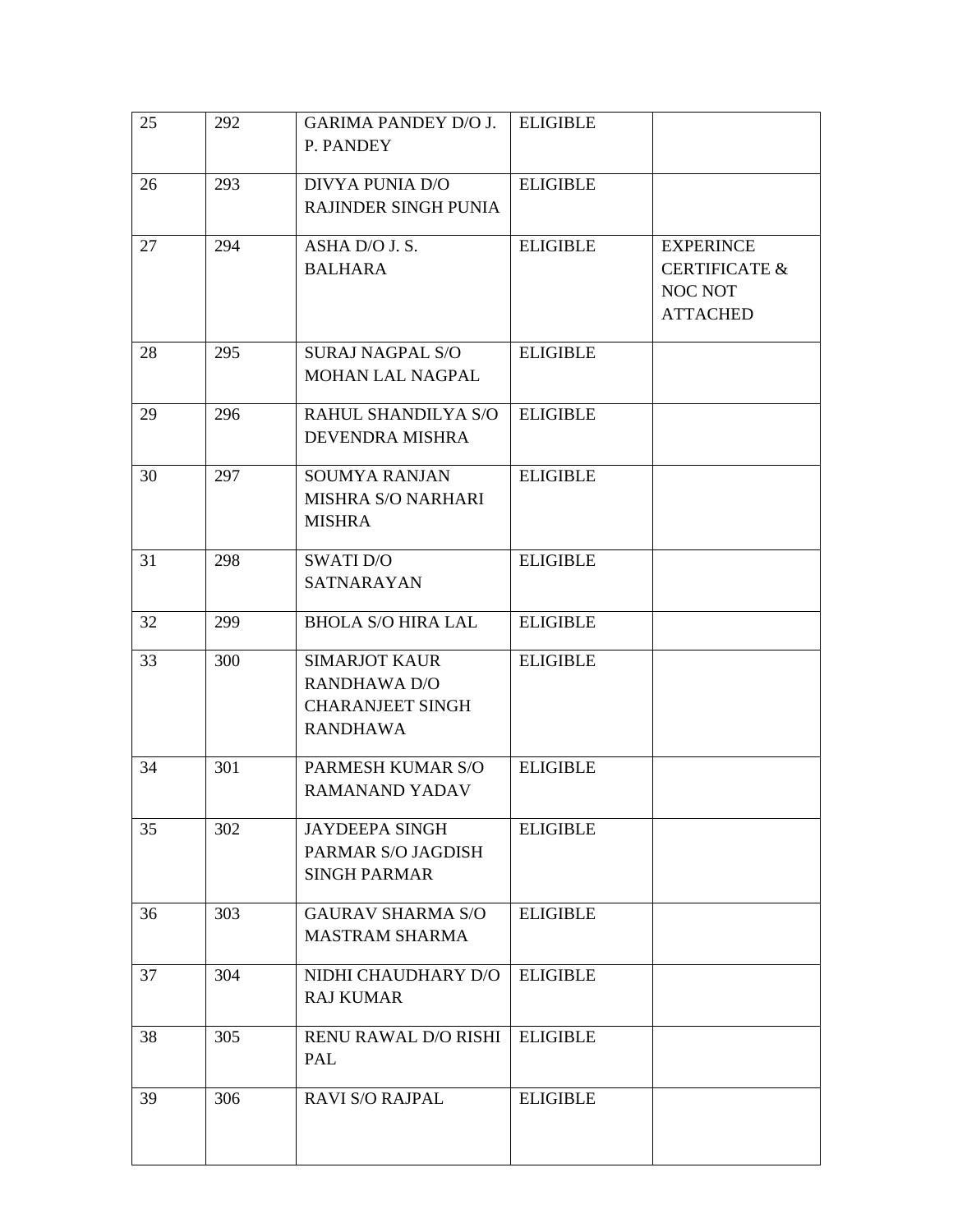| 40 | 308 | <b>RUBY YADAV D/O</b><br><b>BIRENDER SINGH</b><br>YADAV                             | <b>ELIGIBLE</b> |                                                                          |
|----|-----|-------------------------------------------------------------------------------------|-----------------|--------------------------------------------------------------------------|
| 41 | 309 | <b>REENA PARIHAR D/O</b><br><b>MAJBOOT SINGH</b><br><b>PARIHAR</b>                  | <b>ELIGIBLE</b> |                                                                          |
| 42 | 311 | YOGESH KUMAR<br><b>VERMA S/O RAGHU RAJ</b><br><b>SINGH</b>                          | <b>ELIGIBLE</b> |                                                                          |
| 43 | 312 | D.MARUTHI KUMAR, S/O<br><b>D.BALAJI RAO</b>                                         | <b>ELIGIBLE</b> | 63.43UGC, NET, 2013                                                      |
| 44 | 313 | C.VENATSWAMY, S/O<br>C. BIKSHAPATHY                                                 | <b>ELIGIBLE</b> | M.TECH<br><b>COMPLITION</b><br><b>CERTIFICATE NOT</b><br><b>PROVIDED</b> |
| 45 | 314 | <b>GARIMA NAGPAL, D/O</b><br><b>BRIJ MAOHAN NAGPAL</b>                              | <b>ELIGIBLE</b> |                                                                          |
| 46 | 315 | <b>ABHINAV VINOD</b><br>DESHPANDE, S/O VINOD<br><b>RAHUNATH</b><br><b>DESHPANDE</b> | <b>ELIGIBLE</b> |                                                                          |
| 47 | 316 | VINAY SHARMA, S/O<br>KULBHUSHAN SHARMA                                              | <b>ELIGIBLE</b> |                                                                          |
| 48 | 317 | SAVITA KUMARI, D/O<br><b>ISHWAR SINGH</b>                                           | <b>ELIGIBLE</b> | 60.57 UGC, NET,<br>2015                                                  |
| 49 | 318 | KRITI, D/O PREET VAID                                                               | <b>ELIGIBLE</b> |                                                                          |
| 50 | 319 | <b>VIVEK RAJPOOT, S/O</b><br><b>RAMNIVAS RAJPOOT</b>                                | <b>ELIGIBLE</b> |                                                                          |
| 51 | 320 | SUSHIL KUMAR, S/O<br><b>RAJESH KUMAR</b>                                            | <b>ELIGIBLE</b> |                                                                          |
| 52 | 321 | RACHANA KEDARNATH<br>GUPTA, D/O<br>KEDARNATH GUPTA                                  | <b>ELIGIBLE</b> |                                                                          |
| 53 | 322 | <b>PRIYANKA</b><br>SHARMA, D/O J.P.<br><b>SHARMA</b>                                | <b>ELIGIBLE</b> | NOC NOT<br><b>ATTACHED</b>                                               |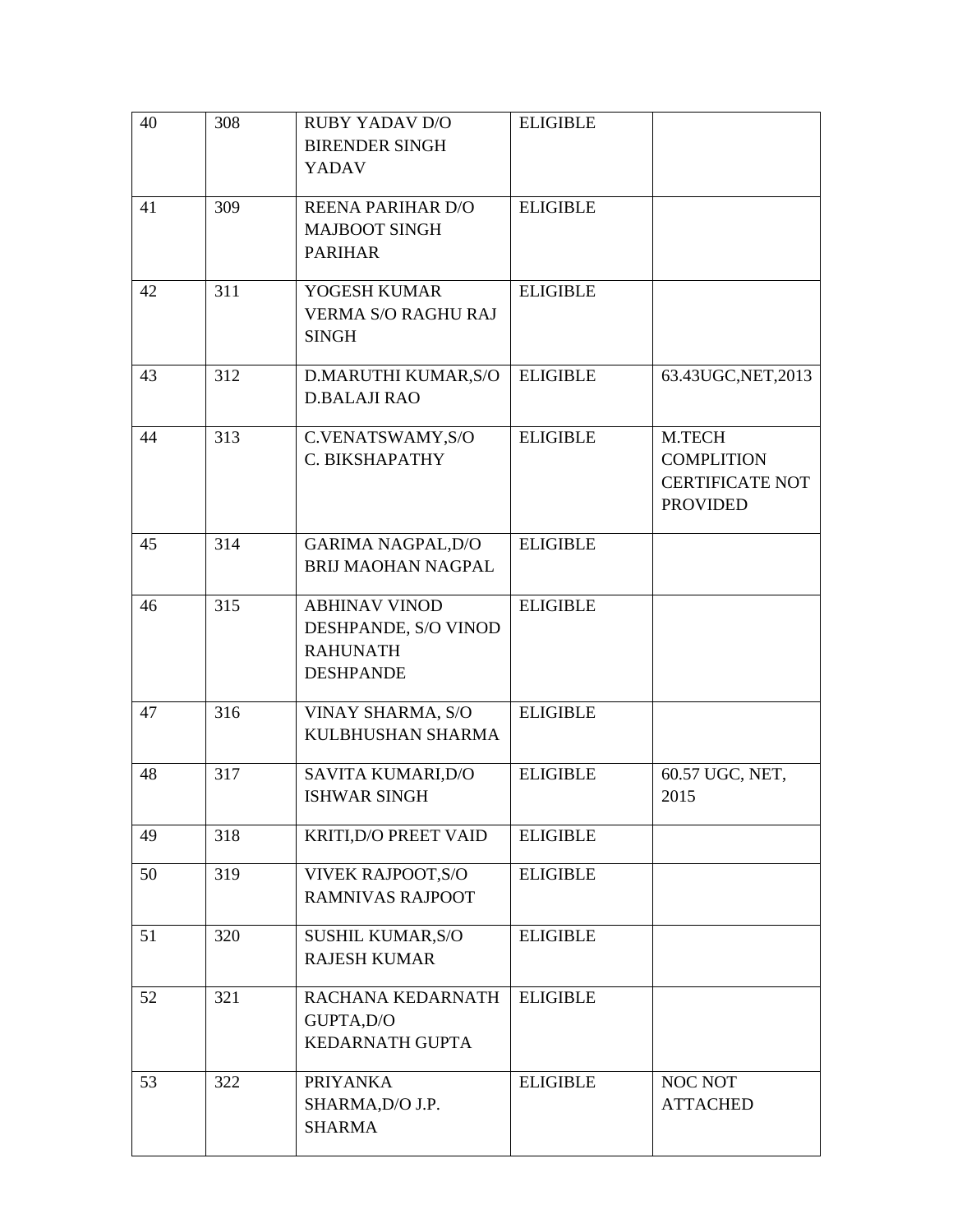| 54 | 323 | SEEMA, D/O HARDYAL         | <b>ELIGIBLE</b> |                                      |
|----|-----|----------------------------|-----------------|--------------------------------------|
|    |     | <b>SINGH</b>               |                 |                                      |
| 55 | 324 | VIKAS MITTAL, S/O          | <b>ELIGIBLE</b> |                                      |
|    |     | <b>DAVINDER KUMAR</b>      |                 |                                      |
|    |     | <b>MITTAL</b>              |                 |                                      |
| 56 | 325 | PRATIBHA RANI, D/O         | <b>ELIGIBLE</b> |                                      |
|    |     | ,MANGTU RAM                |                 |                                      |
| 57 | 326 | RAJ KUMAR SINGH, S/O       | <b>ELIGIBLE</b> |                                      |
|    |     | <b>CHANDRA PRAKASH</b>     |                 |                                      |
| 58 | 327 | SOUMYADEEP DAS, S/O        | <b>ELIGIBLE</b> | <b>FORM</b>                          |
|    |     | <b>DIPAKKUMAR DAS</b>      |                 | <b>INCOMPLETE</b>                    |
| 59 | 328 | ASHISH MISHRA, S/O         | <b>ELIGIBLE</b> |                                      |
|    |     | <b>UMASHANKAR MISHRA</b>   |                 |                                      |
| 60 | 329 | <b>RAHUL KUMAR</b>         | <b>ELIGIBLE</b> |                                      |
|    |     | JAISWAL, S/O               |                 |                                      |
|    |     | DAYANAND PRASAD            |                 |                                      |
| 61 | 330 | RAJESH KUMAR, S/O          | <b>ELIGIBLE</b> |                                      |
|    |     | <b>BHARAT SINGH</b>        |                 |                                      |
| 62 | 331 | RAJNI ROJRA D/O SH.        | <b>ELIGIBLE</b> | <b>NOC NOT</b>                       |
|    |     | <b>JAGDISH CHAND ROJRA</b> |                 | <b>ATTACHED</b>                      |
| 63 | 332 | <b>BHAWNA KUMAWAT</b>      | <b>ELIGIBLE</b> | PGDM IN SUPPLY                       |
|    |     | D/O SH. H.L. KUMAWAT       |                 | <b>CHAIN</b>                         |
|    |     |                            |                 | <b>MANAGEMENT</b><br><b>FROM ITM</b> |
|    |     |                            |                 | <b>GHAZIABAD WITH</b>                |
|    |     |                            |                 | 60% IN 2014                          |
| 64 | 333 | <b>JATIN GAUR S/O</b>      | <b>ELIGIBLE</b> | UGC-NET                              |
|    |     | <b>MR.PARIVESH KUMAR</b>   |                 | <b>QUALIFIED IN</b>                  |
|    |     | <b>GAUR</b>                |                 | 2013                                 |
| 65 | 334 | NEELESH KUMAR              | <b>ELIGIBLE</b> |                                      |
|    |     | VERMA S/O SH.              |                 |                                      |
|    |     | <b>GIRDHAR LAL VERMA</b>   |                 |                                      |
| 66 | 335 | KALI CHARAN TYAGI          | <b>ELIGIBLE</b> |                                      |
|    |     | S/O SH. NIHAL SINGH        |                 |                                      |
|    |     | <b>TYAGI</b>               |                 |                                      |
|    |     |                            |                 |                                      |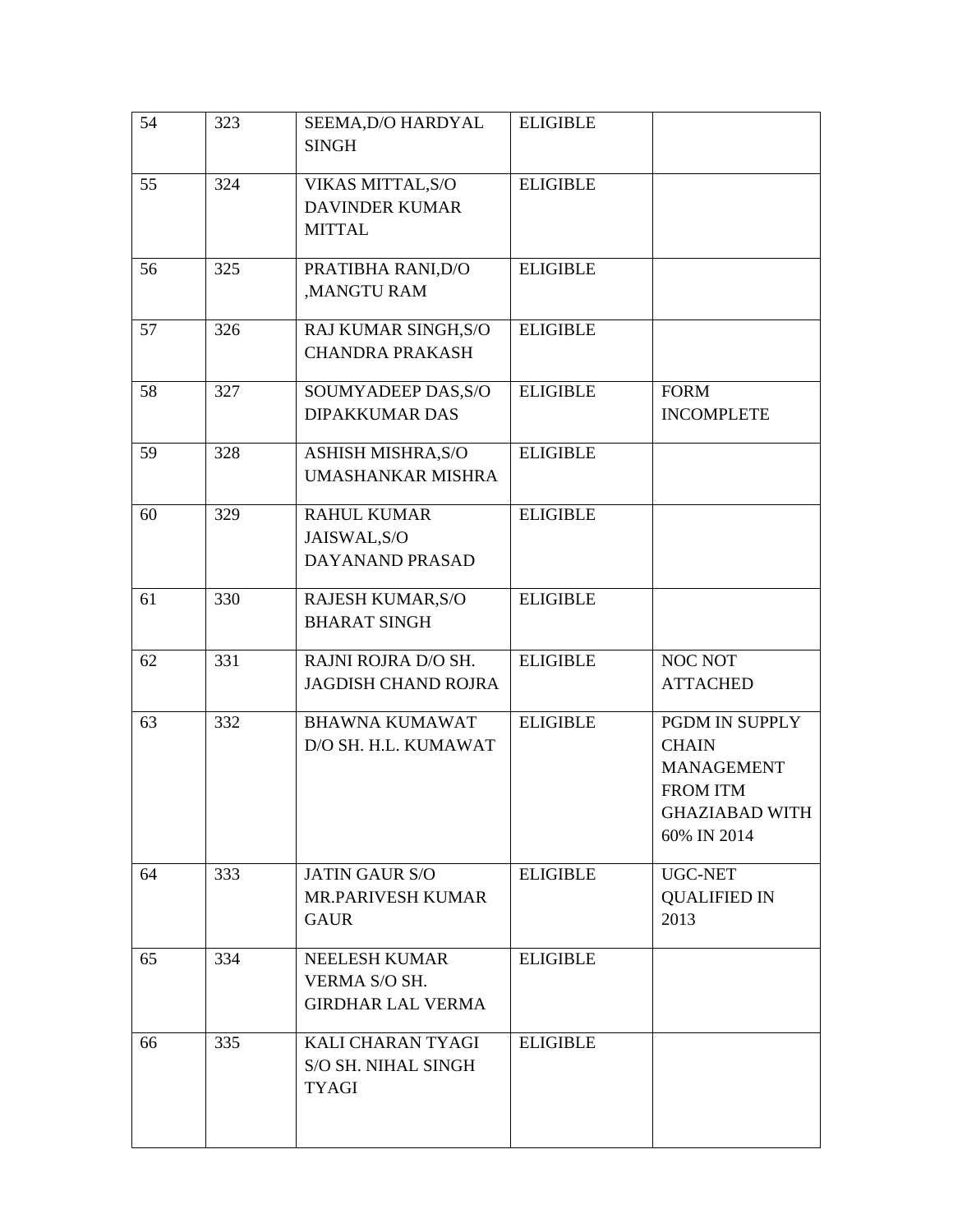| 67 | 336 | MUKESH BHARDWAJ<br>S/O SH. V.P. BHARDWAJ                                | <b>ELIGIBLE</b> |                                                                                                                       |
|----|-----|-------------------------------------------------------------------------|-----------------|-----------------------------------------------------------------------------------------------------------------------|
| 68 | 337 | DEEPIKA D/O SH.<br>PARTAP SINGH                                         | <b>ELIGIBLE</b> |                                                                                                                       |
| 69 | 338 | <b>ABHIJEET UPADHYA</b><br><b>S/O SH. ASHOK KUMAR</b><br><b>UPADHYA</b> | <b>ELIGIBLE</b> | <b>FORM</b><br><b>INCOMPLETE</b><br><b>EXPERINCE</b><br><b>CERTIFICATE &amp;</b><br><b>NOC NOT</b><br><b>ATTACHED</b> |
| 70 | 339 | MEENU BHARDWAJ D/O<br><b>SH. RAJESH KUMAR</b><br><b>BHARDWAJ</b>        | <b>ELIGIBLE</b> |                                                                                                                       |
| 71 | 340 | HITENDER GUPTA S/O<br><b>SH. SHIV KUMAR</b><br><b>GUPTA</b>             | <b>ELIGIBLE</b> |                                                                                                                       |
| 72 | 341 | MANISH VERMA S/O SH.<br><b>HARI OM VERMA</b>                            | <b>ELIGIBLE</b> | <b>UGC NET</b><br><b>QUALIFIED</b>                                                                                    |
| 73 | 342 | <b>SANDEEP KUMAR S/O</b><br><b>SH. SUBHASH CHAND</b>                    | <b>ELIGIBLE</b> |                                                                                                                       |
| 74 | 344 | SAVITA LOHAT D/O SH.<br><b>SURYA PARKASH</b><br><b>LOHAT</b>            | <b>ELIGIBLE</b> |                                                                                                                       |
| 75 | 345 | MONIKA KIRORIWAL<br>D/O SH. SULTAN SINGH                                | <b>ELIGIBLE</b> |                                                                                                                       |
| 76 | 346 | SHALU RANI D/O SH.<br><b>BALDEV KUMAR</b>                               | <b>ELIGIBLE</b> | <b>UGC NET</b><br><b>QUALIFIED</b>                                                                                    |
| 77 | 347 | JYOTI YADAV D/O<br><b>SH.RAM AVTAR</b>                                  | <b>ELIGIBLE</b> |                                                                                                                       |
| 78 | 348 | VIVEK KUMAR S/O SH.<br><b>KRISHAN KUMAR</b>                             | <b>ELIGIBLE</b> |                                                                                                                       |
| 79 | 349 | <b>SAPNA CHAUDHARY</b><br><b>D/O SH. RANDHIR</b><br><b>SINGH</b>        | <b>ELIGIBLE</b> | PART TIME FULL<br><b>TIME NOT</b><br>MENTIONED NOC<br>NOT ATTACHED                                                    |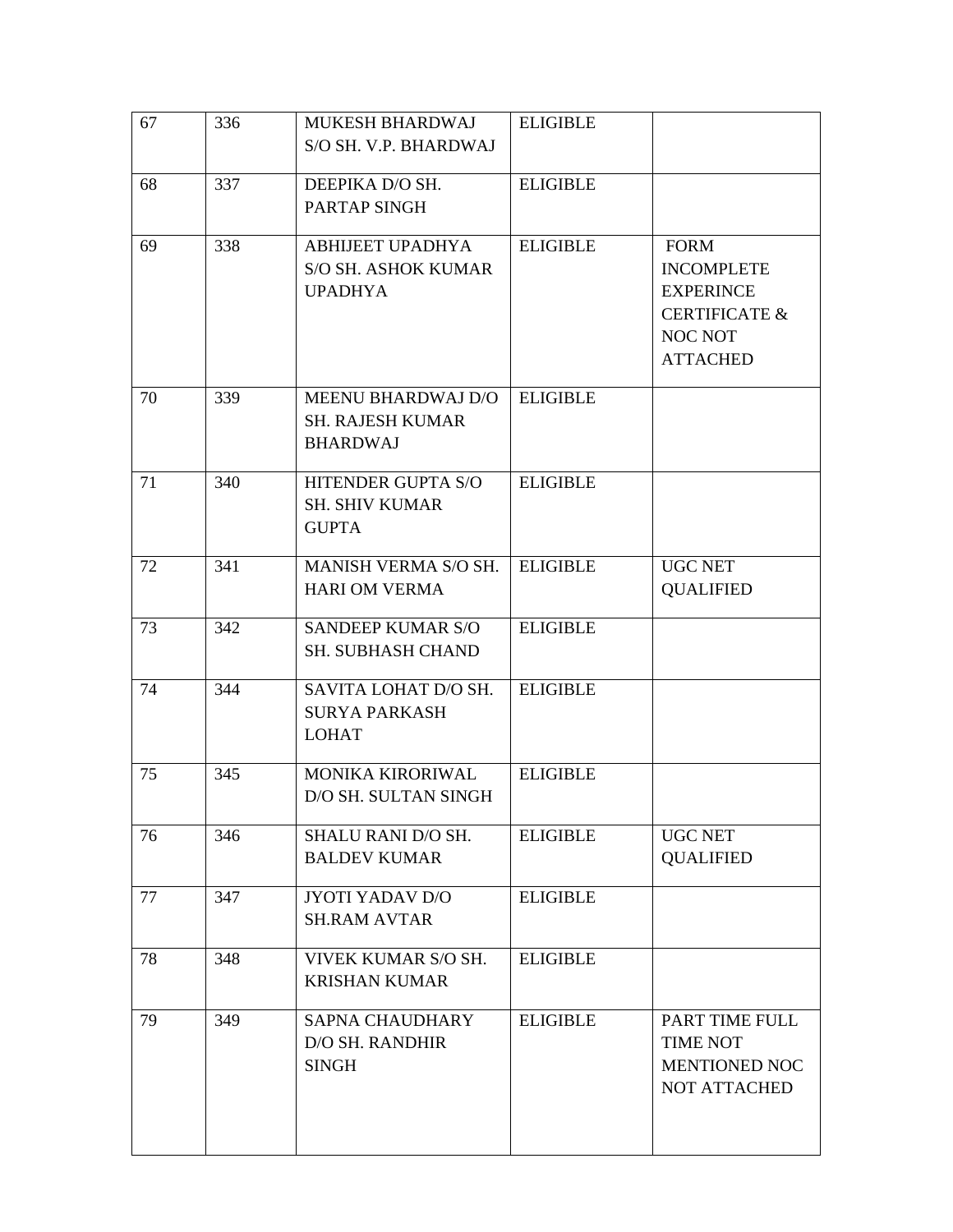| 80 | 350 | <b>RISHEEK KUMAR S/O</b><br><b>SH.RAKESH KUMAR</b><br><b>MISHRA</b> | <b>ELIGIBLE</b> | NOC NOT<br><b>ATTACHED</b>                         |
|----|-----|---------------------------------------------------------------------|-----------------|----------------------------------------------------|
| 81 | 351 | <b>BHAWNA AHLAWAT</b><br>D/O SH. SHAMSHER<br><b>SINGH</b>           | <b>ELIGIBLE</b> | <b>M.TECH PART</b><br><b>TIME</b>                  |
| 82 | 352 | <b>SUMIT VERMA S/O</b><br><b>SH.ASHOK VERMA</b>                     | <b>ELIGIBLE</b> | NOC NOT<br>ATTACHED,<br><b>M.TECH PART</b><br>TIME |
| 83 | 353 | RAHUL KUMAR TYAGI<br><b>S/O SH. DEVENDER</b><br><b>KUMAR TYAGI</b>  | <b>ELIGIBLE</b> |                                                    |
| 84 | 354 | SHIKHA D/O SH.NATHU<br><b>RAM NIMBHAL</b>                           | <b>ELIGIBLE</b> | NOC NOT<br><b>ATTACHED</b>                         |
| 85 | 355 | <b>SWATI GUPTA D/O</b><br><b>SH.VIJAY GUPTA</b>                     | <b>ELIGIBLE</b> | M.TECH<br><b>MODULAR</b>                           |
| 86 | 356 | <b>DINESH KUMAR</b><br>KOTARY S/O SH. GULAB<br><b>CHANDRA</b>       | <b>ELIGIBLE</b> |                                                    |
| 87 | 357 | <b>GAGANDEEP SINGH S/O</b><br><b>SH.DARSHAN SINGH</b>               | <b>ELIGIBLE</b> |                                                    |
| 88 | 358 | PUSHPARAJ S/O SH.RAJ<br><b>KUMAR</b>                                | <b>ELIGIBLE</b> |                                                    |
| 89 | 359 | AKHILESH VERMA S/O   ELIGIBLE<br><b>SH.VED PRAKASH</b>              |                 |                                                    |
| 90 | 360 | PRIYANKA D/O SH.<br><b>MAHENDER SINGH</b>                           | <b>ELIGIBLE</b> |                                                    |
| 91 | 361 | ANKIT TRIPATHI S/O SH.<br><b>RAM CHANDRA</b><br><b>TRIPATHI</b>     | <b>ELIGIBLE</b> |                                                    |
| 92 | 362 | ASEEM SHARMA S/O SH.<br><b>CHANDER SHEKHAR</b>                      | <b>ELIGIBLE</b> |                                                    |
| 93 | 363 | R.P.SINGH S/O SH.<br><b>THANDI SINGH</b>                            | <b>ELIGIBLE</b> | NOC NOT<br><b>ATTACHED</b>                         |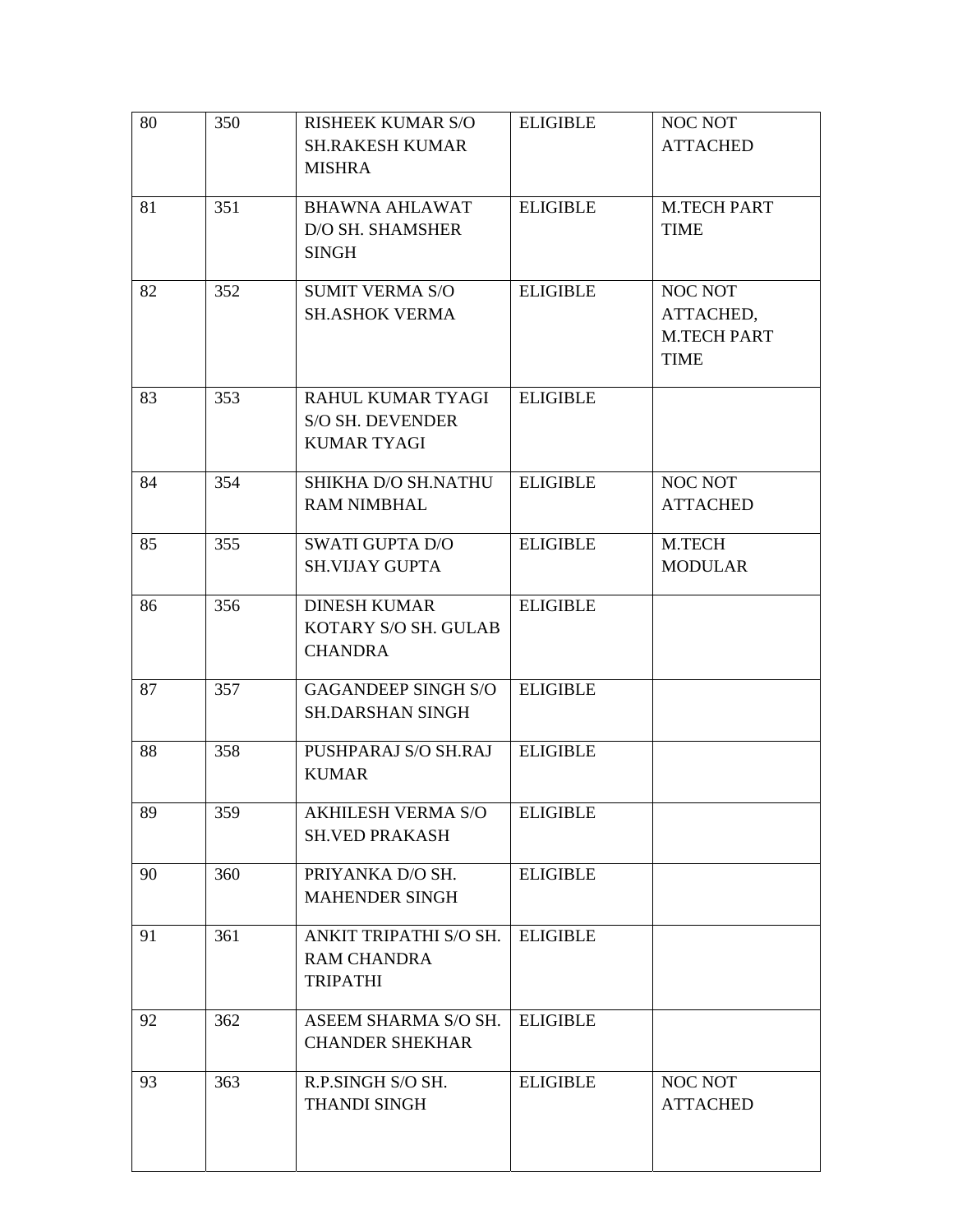| 94  | 364 | PARMOD SHARMA S/O          | <b>ELIGIBLE</b> |                     |
|-----|-----|----------------------------|-----------------|---------------------|
|     |     | <b>SH. HARI BHAGWAN</b>    |                 |                     |
|     |     | SHARMA                     |                 |                     |
|     |     |                            |                 |                     |
| 95  | 365 | KAYVA PANDEY D/O           | <b>ELIGIBLE</b> |                     |
|     |     | <b>SH. S C PANDEY</b>      |                 |                     |
|     |     |                            |                 |                     |
| 96  | 366 | <b>VALLARI SHARMA D/O</b>  | <b>ELIGIBLE</b> |                     |
|     |     | SH. A.K.SHARMA             |                 |                     |
| 97  | 367 | <b>JIWANPREET KAUR</b>     | <b>ELIGIBLE</b> |                     |
|     |     | VIRK D/O SH. ANGREZ        |                 |                     |
|     |     | <b>SINGH VIRK</b>          |                 |                     |
|     |     |                            |                 |                     |
| 98  | 368 | MONU SONI S/O SH.          | <b>ELIGIBLE</b> |                     |
|     |     | <b>SUBHASH CHANDER</b>     |                 |                     |
|     |     |                            |                 |                     |
| 99  | 369 | <b>JAYANT BHARDWAJ S/O</b> | <b>ELIGIBLE</b> |                     |
|     |     | <b>SH. SATYA NARAYAN</b>   |                 |                     |
|     |     | <b>BHARDWAJ</b>            |                 |                     |
| 100 | 370 | <b>GAURAV YADAV S/O</b>    | <b>ELIGIBLE</b> |                     |
|     |     | <b>SH. GIRIJA SHANKAR</b>  |                 |                     |
|     |     | <b>YADAV</b>               |                 |                     |
|     |     |                            |                 |                     |
| 101 | 371 | <b>MAROTHIA PRAKASH</b>    | <b>ELIGIBLE</b> | <b>UGC NET</b>      |
|     |     | DHARAMVEER S/O SH.         |                 | <b>QUALIFIED IN</b> |
|     |     | <b>DHARAMVEER</b>          |                 | 2015 WITH 63.43%    |
|     |     |                            |                 |                     |
| 102 | 372 | ROMA RANI D/O SH.          | <b>ELIGIBLE</b> |                     |
|     |     | <b>JANARDHAN SINGH</b>     |                 |                     |
| 103 | 373 | <b>CHANDAN KUMAR</b>       | <b>ELIGIBLE</b> |                     |
|     |     | PANDEY S/O SH. HARI        |                 |                     |
|     |     | <b>SHANKAR PANDEY</b>      |                 |                     |
|     |     |                            |                 |                     |
| 104 | 374 | <b>SANTOSH KUMAR</b>       | <b>ELIGIBLE</b> |                     |
|     |     | PADHI S/O SH.              |                 |                     |
|     |     | RAGHABHA PRASAD            |                 |                     |
|     |     | <b>PADHI</b>               |                 |                     |
|     |     |                            |                 |                     |
| 105 | 375 | <b>SWARNA PUNDIR D/O</b>   | <b>ELIGIBLE</b> |                     |
|     |     | LATE SH. V.S. PUNDIR       |                 |                     |
| 106 | 376 | NISHTHA GUPTA D/O          | <b>ELIGIBLE</b> |                     |
|     |     | <b>SH. SUSHIL KUMAR</b>    |                 |                     |
|     |     | <b>GUPTA</b>               |                 |                     |
|     |     |                            |                 |                     |
|     |     |                            |                 |                     |
|     |     |                            |                 |                     |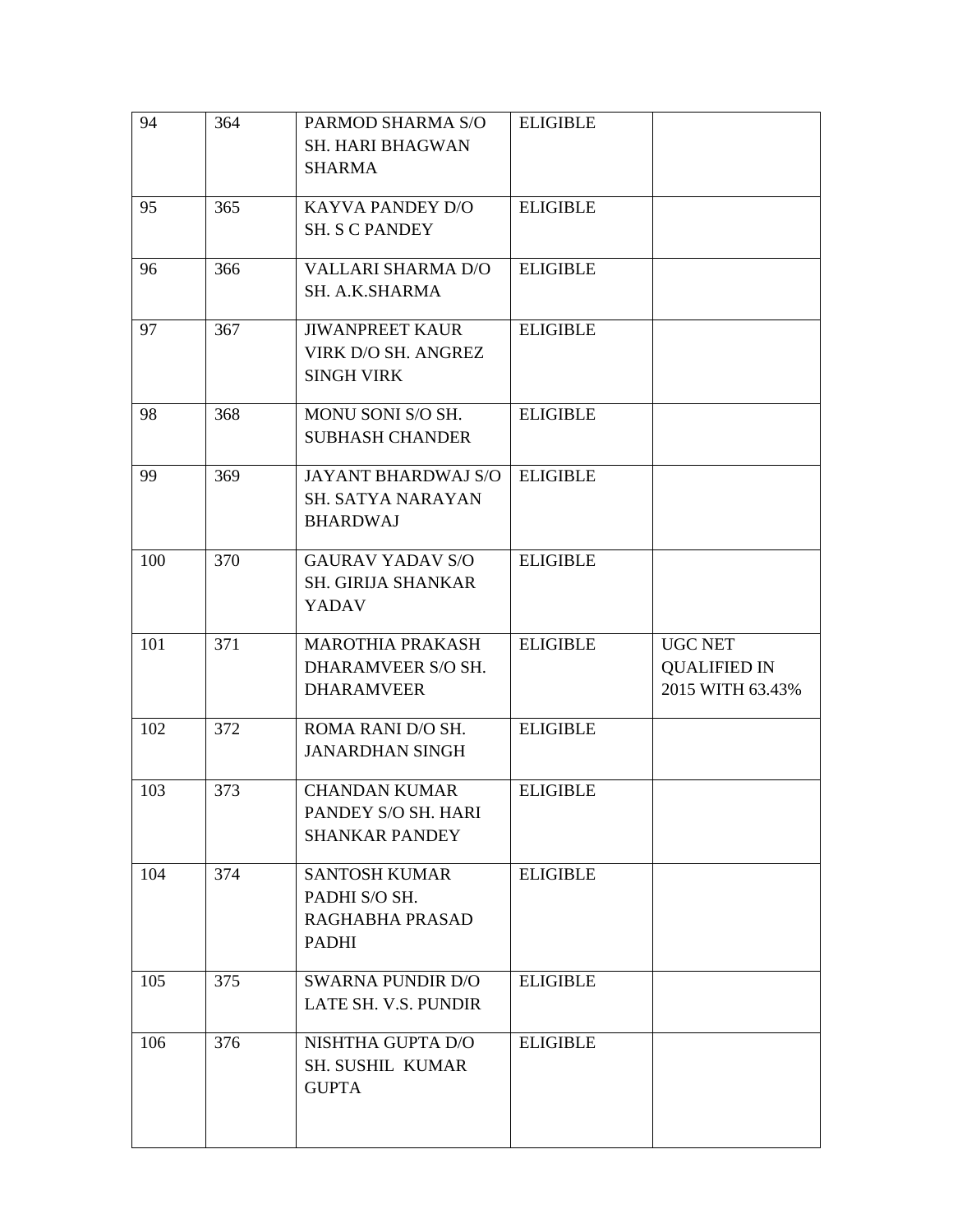| <b>ELIGIBLE</b><br><b>UGC NET</b>    |
|--------------------------------------|
| <b>QUALIFIED IN</b>                  |
| 2013                                 |
|                                      |
| <b>ELIGIBLE</b>                      |
|                                      |
|                                      |
| <b>ELIGIBLE</b>                      |
|                                      |
| <b>ELIGIBLE</b>                      |
|                                      |
|                                      |
|                                      |
| <b>ELIGIBLE</b><br><b>INCOMPLETE</b> |
| <b>DOCUMENT FOR</b>                  |
| M.TECH.                              |
|                                      |
| <b>ELIGIBLE</b>                      |
|                                      |
|                                      |
|                                      |
| <b>ELIGIBLE</b>                      |
|                                      |
| <b>ELIGIBLE</b>                      |
|                                      |
|                                      |
| UGC NET JRF<br><b>ELIGIBLE</b>       |
| <b>QUALIFIED IN</b>                  |
| <b>2014 NOC NOT</b>                  |
| <b>ATTACHED</b>                      |
|                                      |
| <b>ELIGIBLE</b>                      |
|                                      |
|                                      |
| <b>ELIGIBLE</b>                      |
|                                      |
|                                      |
| <b>UGC NET</b><br><b>ELIGIBLE</b>    |
| <b>QUALIFIED IN</b>                  |
| 2014                                 |
|                                      |
|                                      |
|                                      |
|                                      |
|                                      |
|                                      |
| <b>ELIGIBLE</b>                      |
|                                      |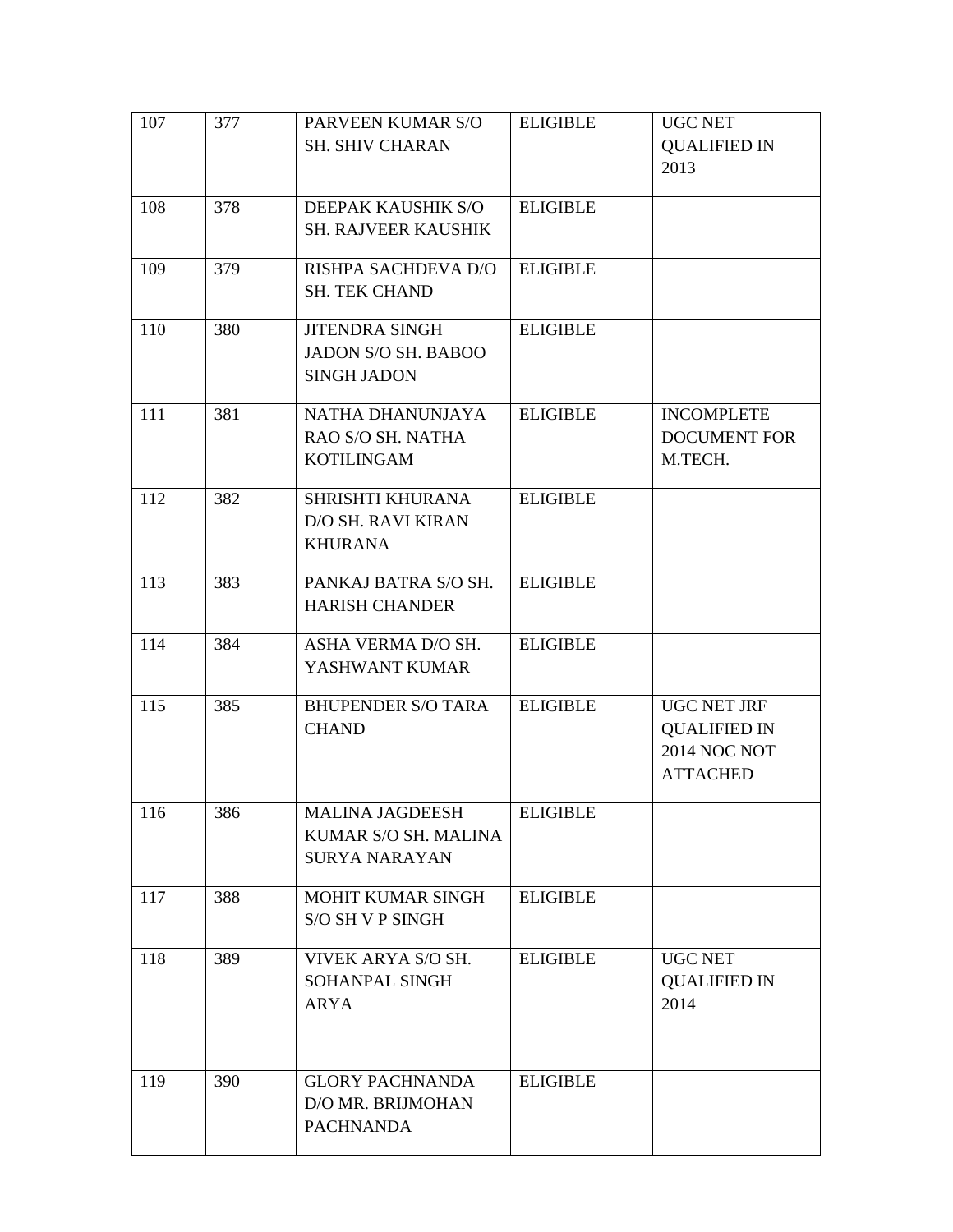| 120 | 391 | <b>SASHI KUMAR.R S/O</b><br><b>RAJASHEKARAMURTHY</b><br>M P       | <b>ELIGIBLE</b> |                                                                                              |
|-----|-----|-------------------------------------------------------------------|-----------------|----------------------------------------------------------------------------------------------|
| 121 | 392 | <b>GARGI DALAL D/O</b><br>SURESH KUMAR DALAL                      | <b>ELIGIBLE</b> |                                                                                              |
| 122 | 394 | JYOTI D/O MR. KASTURI<br>LAL                                      | <b>ELIGIBLE</b> | <b>NOC NOT</b><br><b>ATTACHED</b>                                                            |
| 123 | 395 | <b>VANITA BATRA D/O</b><br><b>SUBHASH MEHTA</b>                   | <b>ELIGIBLE</b> | NOC NOT<br><b>ATTACHED &amp;</b><br><b>GRADE</b><br><b>CONVERSION NOT</b><br><b>ATTACHED</b> |
| 124 | 396 | DINESH SINGH S/O R.K.<br><b>SINGH</b>                             | <b>ELIGIBLE</b> | NOC NOT<br><b>ATTACHED</b>                                                                   |
| 125 | 399 | PRABHAKAR SHARMA<br>S/O SH. B.N. SHARMA                           | <b>ELIGIBLE</b> |                                                                                              |
| 126 | 400 | VISHAL PURI S/O MR.<br>L.C. PURI                                  | <b>ELIGIBLE</b> |                                                                                              |
| 127 | 401 | YADVENDRA SINGH S/O<br>MR. RATAN SINGH                            | <b>ELIGIBLE</b> |                                                                                              |
| 128 | 402 | PURNENDU SHEKHAR<br>PANDEY S/O PROF.<br><b>NAGENDRA PANDEY</b>    | <b>ELIGIBLE</b> |                                                                                              |
| 129 | 403 | <b>RAKESH SHARMA S/O</b><br>SH. SURENDER SINGH                    | <b>ELIGIBLE</b> | <b>NOC NOT</b><br><b>ATTACHED</b>                                                            |
| 130 | 404 | PRABHAKAR AGARWAL<br><b>S/O VIJAY KUMAR</b><br>AGARWAL            | <b>ELIGIBLE</b> |                                                                                              |
| 131 | 405 | TANU BHATNAGAR D/O<br><b>SH. SURESH</b><br><b>BHATNAGAR</b>       | <b>ELIGIBLE</b> | <b>MTECH PART</b><br><b>TIME</b>                                                             |
| 132 | 406 | ASHUTOSH KUMAR<br><b>SINGH S/O AKHILESH</b><br><b>KUMAR SINGH</b> | <b>ELIGIBLE</b> |                                                                                              |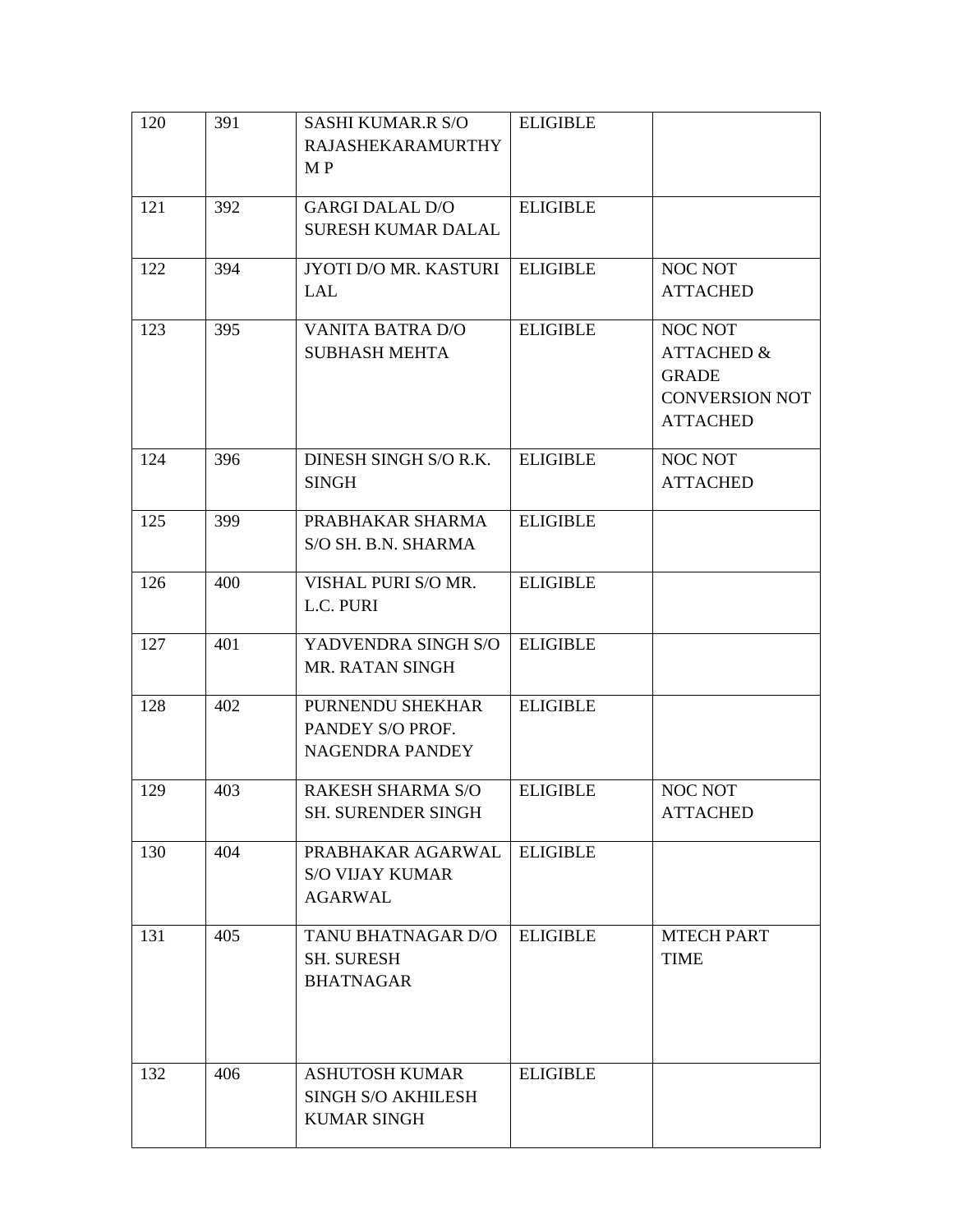| 133 | 407 | <b>GARIMA SINGH D/O</b>                         | <b>ELIGIBLE</b> |                                        |
|-----|-----|-------------------------------------------------|-----------------|----------------------------------------|
|     |     | <b>NARENDER SINGH</b>                           |                 |                                        |
| 134 | 408 | <b>SHIKHAR GUPTA S/O</b>                        | <b>ELIGIBLE</b> |                                        |
|     |     | <b>GOVIND KUMAR GUPTA</b>                       |                 |                                        |
| 135 | 409 | <b>RAVI KUMAR S/O</b>                           | <b>ELIGIBLE</b> | NOC/EXPERIENCE                         |
|     |     | PARMOD KUMAR                                    |                 | <b>LETTER NOT</b>                      |
|     |     |                                                 |                 | <b>ATTACHED</b>                        |
| 136 | 410 | <b>SNEHA DIXIT D/O</b>                          | <b>ELIGIBLE</b> |                                        |
|     |     | <b>MAHESH DUTT DIXIT</b>                        |                 |                                        |
| 137 | 411 | <b>INDRASEN SINGH S/O</b>                       | <b>ELIGIBLE</b> |                                        |
|     |     | <b>BAJARANGI SINGH</b>                          |                 |                                        |
| 138 | 412 | VISHAL JAIN S/O SH.                             | <b>ELIGIBLE</b> | NOC/EXPERIENCE                         |
|     |     | <b>RAM BILASH JAIN</b>                          |                 | <b>LETTER NOT</b>                      |
|     |     |                                                 |                 | <b>ATTACHED</b>                        |
| 139 | 413 | <b>AMRISH S/O SHIVDUTT</b>                      | <b>ELIGIBLE</b> |                                        |
| 140 | 414 | <b>RAJIV KUMAR S/O</b>                          | <b>ELIGIBLE</b> |                                        |
|     |     | <b>TEKCHAND</b>                                 |                 |                                        |
| 141 | 415 | <b>BINAY BINOD KUMAR</b>                        | <b>ELIGIBLE</b> |                                        |
|     |     | <b>S/O HARI NARAYAN</b>                         |                 |                                        |
|     |     | SAH                                             |                 |                                        |
| 142 | 417 | MAYANK KOTHARI S/O                              | <b>ELIGIBLE</b> |                                        |
|     |     | <b>MAHESH CHANDRA</b><br><b>KOTHARI</b>         |                 |                                        |
|     |     |                                                 |                 |                                        |
| 143 | 418 | RAJEEV S/O JAIPAL<br><b>SAINI</b>               | <b>ELIGIBLE</b> | <b>EXPERIENCE</b><br><b>LETTER NOT</b> |
|     |     |                                                 |                 | <b>ATTACHED</b>                        |
|     |     |                                                 |                 |                                        |
| 144 | 420 | <b>JAGAT PAL S/O</b><br><b>JAGDEESH CHANDER</b> | <b>ELIGIBLE</b> |                                        |
|     |     |                                                 |                 |                                        |
| 145 | 421 | LALIT VASHISHTHA S/O<br><b>MITHILESH</b>        | <b>ELIGIBLE</b> |                                        |
|     |     | <b>VASHISHTHA</b>                               |                 |                                        |
|     |     |                                                 |                 |                                        |
| 146 | 422 | ANU SINGH D/O AZAD<br><b>SINGH</b>              | <b>ELIGIBLE</b> | <b>NET QUALIFIED</b>                   |
|     |     |                                                 |                 |                                        |
| 147 | 423 | <b>RENU AHLAWAT D/O</b>                         | <b>ELIGIBLE</b> |                                        |
|     |     | <b>RAJBIR SINGH</b>                             |                 |                                        |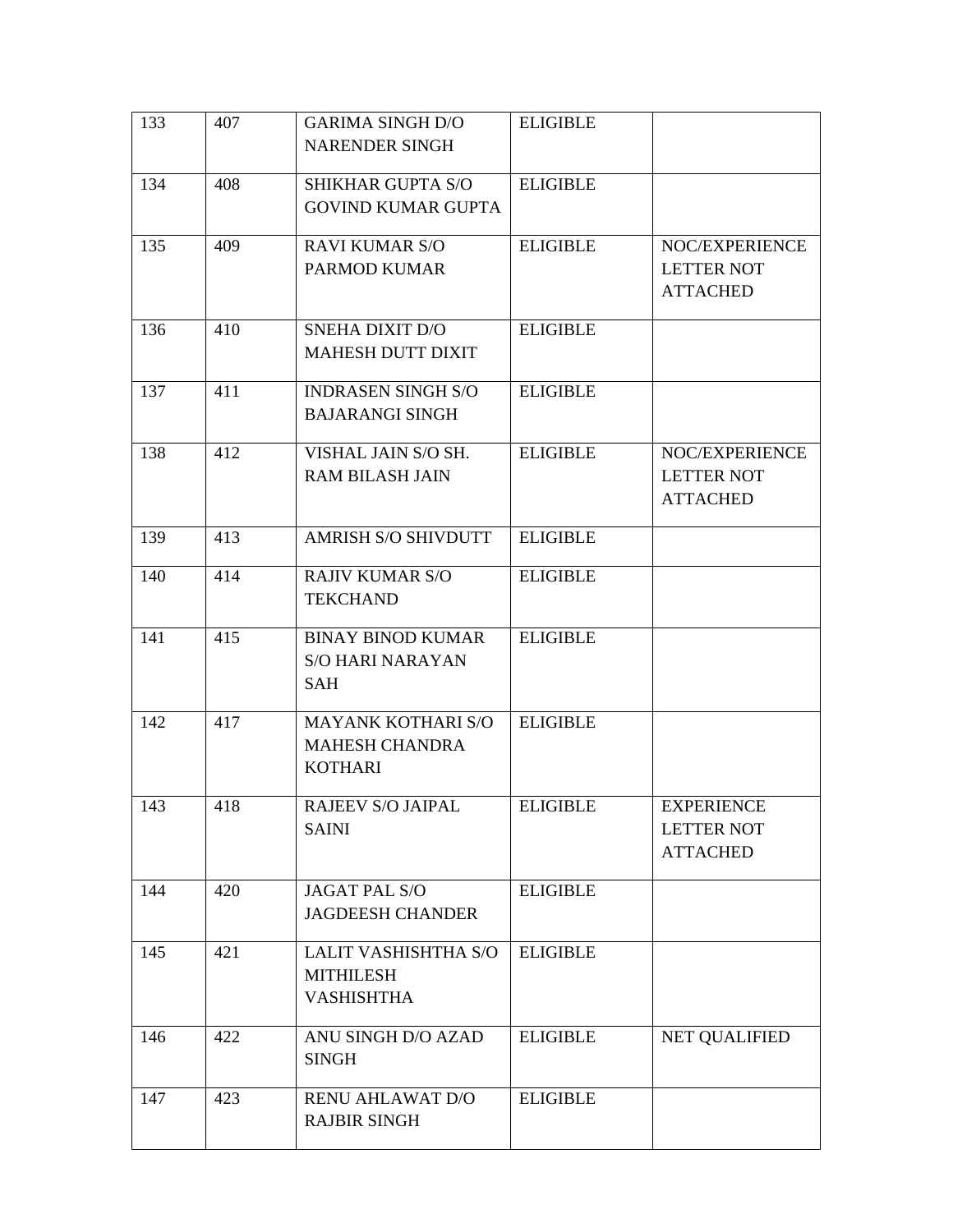| 148 | 424 | MUKESH KUMAR S/O<br><b>HARBANS LAL</b>                                | <b>ELIGIBLE</b> |                                                                                                                                                         |
|-----|-----|-----------------------------------------------------------------------|-----------------|---------------------------------------------------------------------------------------------------------------------------------------------------------|
| 149 | 425 | HITESH KUMAR S/O<br><b>JAGDISH CHANDER</b>                            | <b>ELIGIBLE</b> |                                                                                                                                                         |
| 150 | 426 | HARBINDER SINGH S/O<br><b>HARNEK SINGH</b>                            | <b>ELIGIBLE</b> |                                                                                                                                                         |
| 151 | 427 | <b>GARGI PARASHAR D/O</b><br><b>MOHINDER KUMAR</b><br><b>PARASHAR</b> | <b>ELIGIBLE</b> | <b>CERTIFICATES</b><br>NOT ATTACHED,<br><b>NET QUALIFIED</b>                                                                                            |
| 152 | 428 | <b>RAJNI D/O JAGDISH</b><br><b>KUMAR</b>                              | <b>ELIGIBLE</b> | <b>NET QUALIFIED</b><br><b>ONLY FOR</b><br><b>ASSISTANT</b><br>PROFESSOR, NOT<br><b>MENTIONED</b><br><b>CLEARLY PART</b><br>TIME OR FULL<br><b>TIME</b> |
| 153 | 429 | PRANJAL SHUKLA S/O<br><b>S.C. SHUKLA</b>                              | <b>ELIGIBLE</b> |                                                                                                                                                         |
| 154 | 430 | DEEPTI SHARMA D/O<br>TEJ RAM SHARMA                                   | <b>ELIGIBLE</b> |                                                                                                                                                         |
| 155 | 431 | PRACHI D/O JUGAL<br><b>KISHORE</b>                                    | <b>ELIGIBLE</b> | M.TECH. DEGREE<br>NOT ATTACHED                                                                                                                          |
| 156 | 432 | <b>ARJUN KUMAR SINGH</b><br><b>S/O PARMANAND SINGH</b>                | <b>ELIGIBLE</b> |                                                                                                                                                         |
| 157 | 433 | <b>AMIT YADAV S/O RAM</b><br>PRAGESH YADAV                            | <b>ELIGIBLE</b> |                                                                                                                                                         |
| 158 | 434 | PARVEEN KUMAR S/O<br><b>KRISHAN KUMAR</b>                             | <b>ELIGIBLE</b> | M.TECH. DEGREE<br><b>NOT ATTACHED</b>                                                                                                                   |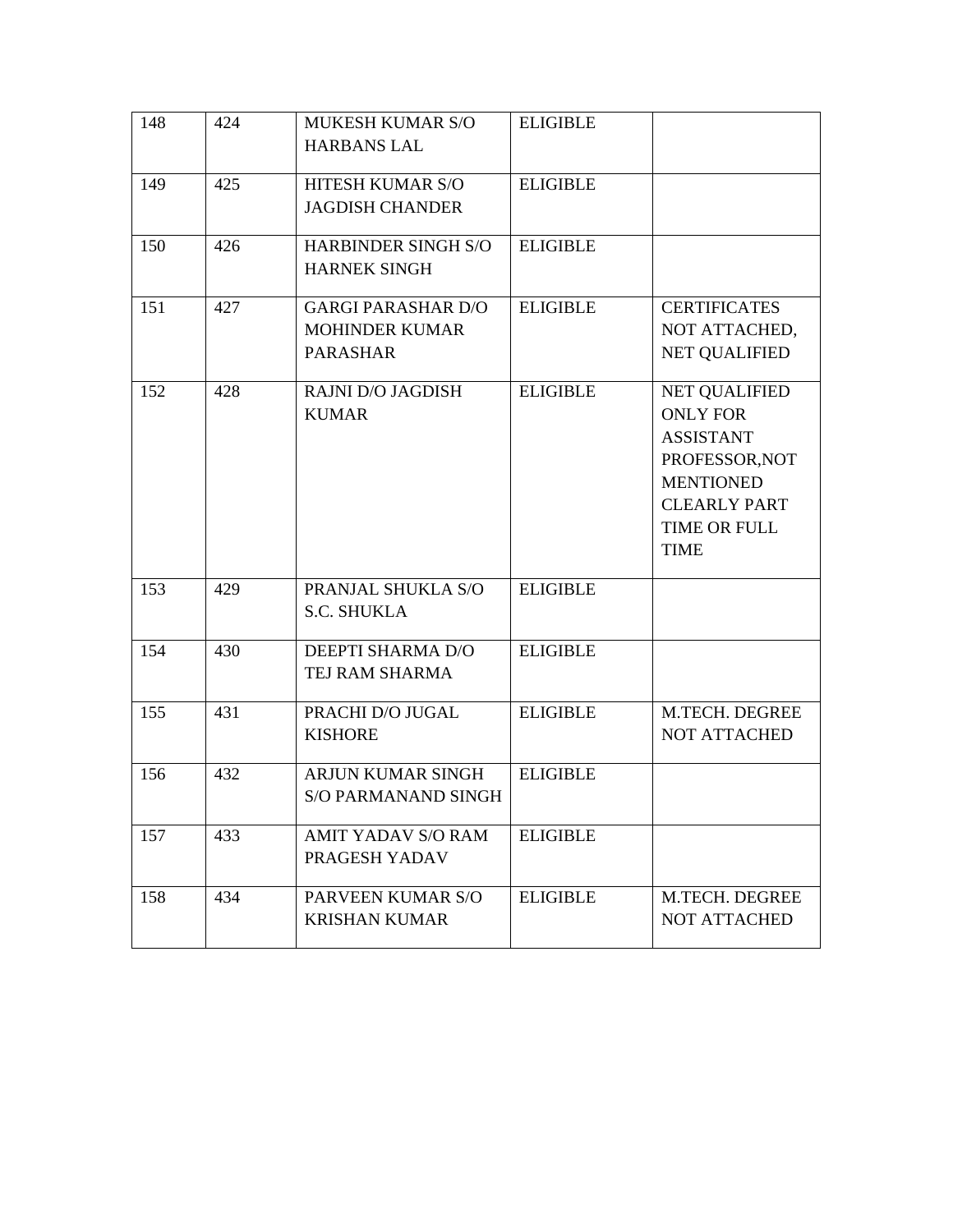## **LIST OF INELIGIBLE**

| Sr. No.        | Form No. | <b>Name</b>                                                                            | <b>Eligibility</b>  | <b>Remarks</b>                                                          |
|----------------|----------|----------------------------------------------------------------------------------------|---------------------|-------------------------------------------------------------------------|
| $\mathbf{1}$   | 268      | <b>DINESH</b><br><b>KUMAR S/O</b><br><b>BALI BHADER</b><br><b>SHARMA</b>               | <b>NOT ELIGIBLE</b> | <b>GRADUATION</b><br>IS NOT IN ENGG.                                    |
| 2              | 276      | <b>MEENAKSHI</b><br><b>D/O RAMESH</b><br><b>CHANDER</b>                                | <b>NOT ELIGIBLE</b> | <b>FORM</b><br><b>INCOMPLETE</b><br><b>MTECH</b><br><b>PURSUING</b>     |
| 3              | 307      | <b>KAMAL</b><br><b>NAYANAM S/O</b><br><b>KRISHNA</b><br><b>NANDAN</b><br><b>PRASAD</b> | <b>NOT ELIGIBLE</b> | M.TECH.RESULT<br><b>AWAITED</b>                                         |
| $\overline{4}$ | 310      | <b>HASHIBULA</b><br><b>ALAM S/O</b><br><b>NABISUDDIN</b><br><b>AHMED</b>               | <b>NOT ELIGIBLE</b> | <b>B.SC. &amp; M.SC.</b><br><b>GRADUATION</b><br>IS NOT IN ENGG.        |
| 5              | 343      | <b>KULDEEP</b><br><b>KUMAR S/O</b><br><b>SH. SHARWAN</b><br><b>KUMAR</b>               | <b>NOT ELIGIBLE</b> | M. TECH.<br><b>INCOMPLETE</b>                                           |
| 6              | 393      | <b>RITU PAHWA</b><br><b>D/O CHANDRA</b><br><b>VIR SINGH</b>                            | NOT ELIGIBLE        | NOC NOT<br><b>ATTACHED</b><br><b>B.TECH. LESS</b><br>THAN <sub>60</sub> |
| $\tau$         | 397      | <b>AMIT GUPTA</b><br>S/O<br><b>KARAMVEER</b><br><b>GUPTA</b>                           | <b>NOT ELIGIBLE</b> | <b>MTECH NOT</b><br><b>COMPLETED</b>                                    |
| 8              | 398      | <b>ACHYUT</b><br><b>SHARMA S/0</b><br><b>SH. DES RAJ</b><br><b>SHARMA</b>              | <b>NOT ELIGIBLE</b> | <b>GRADUATION</b><br>IS NOT IN ENGG.                                    |
| 9              | 416      | <b>RAVINDER</b><br><b>KUMAR S/O</b><br>THORU RAM                                       | <b>NOT ELIGIBLE</b> | <b>B.TECH. LESS</b><br><b>THAN</b><br><b>REQUIRED</b>                   |